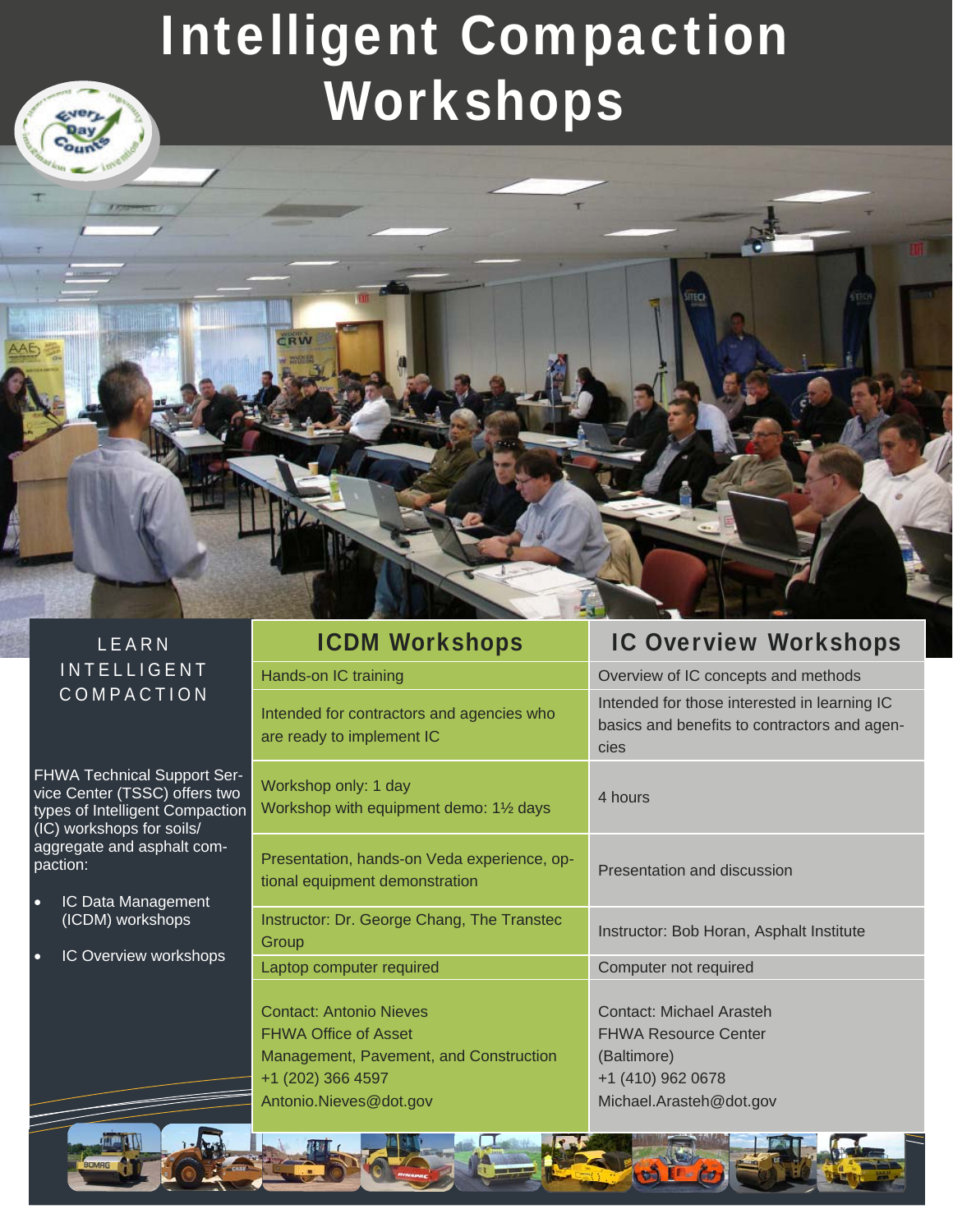# ICDM Workshops

### **Objectives**

- To familiarize attendees with the intelligent compaction technologies and Veda software.
- To inform attendees of the advantages, limitations, and pitfalls related to analyzing and interpreting intelligent compaction and related data.
- To provide an interactive and handson approach for facilitating practical IC implementation.

### **Who Should Attend**

- DOT Construction Engineers
- QC/QA Personnel
- Specification Writers
- Roller operators
- Paving Managers/Superintendent
- Earthworks Managers
- IC/GPS dealers and technical support

*"Going through IC case studies with hands-on Veda exercises, you can implement IC yourselves in the future!"* 

### Day-1 ICDM Workshop Agenda

| <b>Module</b> | <b>Topics</b>                                 | Length (min.) |
|---------------|-----------------------------------------------|---------------|
| 1             | Introduction and Overview                     | 30            |
| 2             | <b>Fundamentals of Intelligent Compaction</b> | 40            |
|               | <b>Break</b>                                  | 15            |
| 3             | Global Positioning System (GPS)               | 40            |
| 4             | IC Systems and Measurement Values             | 50            |
|               | Break (lunch – not provided by FHWA)          | 60            |
| 5             | Practical Implementation of IC - I            | 50            |
| 6             | Practical Implementation of IC - II           | 50            |
|               | <b>Break</b>                                  | 15            |
| 7             | More Hands-on with Veda                       | 50            |
| 8             | Q & As                                        | 30            |

### Optional Day-2 IC Equipment Demo Agenda

| <b>Module</b> | <b>Topics</b>                          | Length (min.) |
|---------------|----------------------------------------|---------------|
| 9             | Introduction and Overview              | 20            |
| 10            | IC Systems (vendors1~4)                | 80            |
|               | <b>Break</b>                           | 15            |
| 11            | IC equipment demo (static show & tell) | 120           |

#### **For the Hosting Agencies**

Each workshop includes presentations and hands-on exercise materials for a one-day training. PCs with internet connection and pre-installed with Veda workshop software are required for all participants. Host agency should provide a facility (40~60 people) in classroom style with a LCD projector, a screen, electricity outlets and/ extension cords. Optional equipment demo requires a parking facility.



IC equipment demo



**Antonio Nieves +1 (202) 366 4597**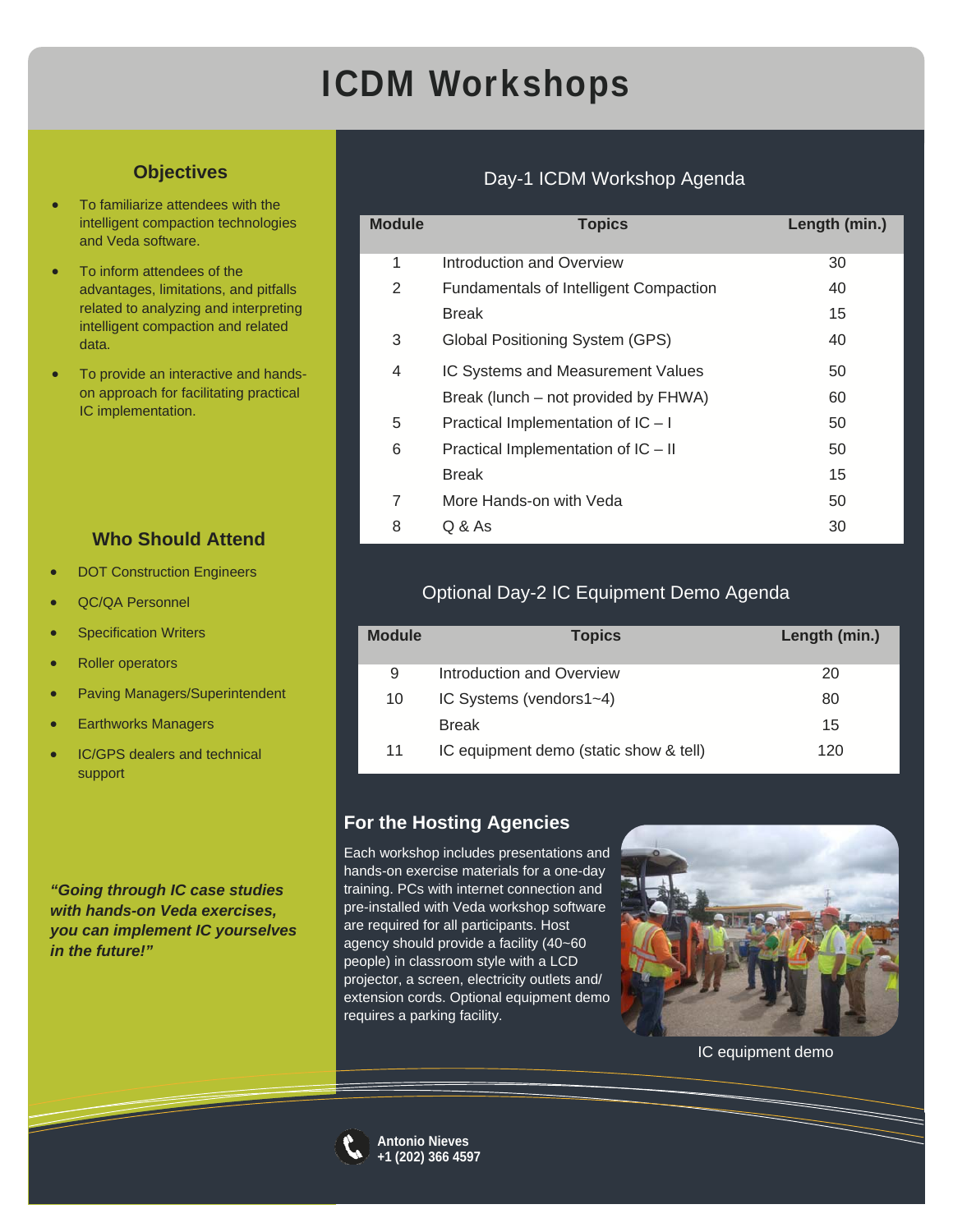# IC Overview Workshops

**"***IC technology is an exciting innovation that can provide many benefits to both the agency and contractors, however there are challenges that need to be understood and addressed to accomplish a successful construction project using IC technology***."**

### Half-Day IC Overview Workshop

| <b>Module</b> | <b>Topics</b>                                                                       | Length (min.) |
|---------------|-------------------------------------------------------------------------------------|---------------|
| 1             | Welcome and Introductions                                                           | 5             |
| 2             | Workshop Introduction                                                               | 10            |
| 3             | Importance of Compaction<br><b>Major Factors Effecting Compaction</b>               | 30            |
| 4             | IC and Global Positioning System (GPS) Basics                                       | 60            |
|               | <b>Break</b>                                                                        | 15            |
| 5             | IC Research Findings                                                                | 30            |
| 6             | Using IC for QC on an Asphalt Project: Part 1                                       | 30            |
|               | <b>Break</b>                                                                        | 15            |
| 7             | Using IC for QC on an Asphalt Project: Part 2<br>(Including Veda Software Overview) | 35            |
| 8             | Discussion/Q&A                                                                      | 10            |

### **For the Hosting Agencies**

Each workshop includes presentations and Q&A for a half-day training. Host agency should provide a facility (40~80 people) in conference style with a LCD projector and a screen.





Discuss the importance of compaction and list critical factors in the compaction process

- Introduce the basics of IC and GPS for IC
- Describe existing IC technology and equipment
- Explain the benefits of IC to agencies and contractors, and the challenges
- Show how IC can be used for Quality Control (QC) on pavement materials construction projects
- Provide an overview on the role of the agency and contractor to conduct a successful project using IC, including use of the generic IC specification, data management and Veda software.

### **Who Should Attend**

- DOT Construction Engineers
- QC/QA Personnel
- Specification Writers
- Paving Managers/Superintendent
- Earthworks Managers